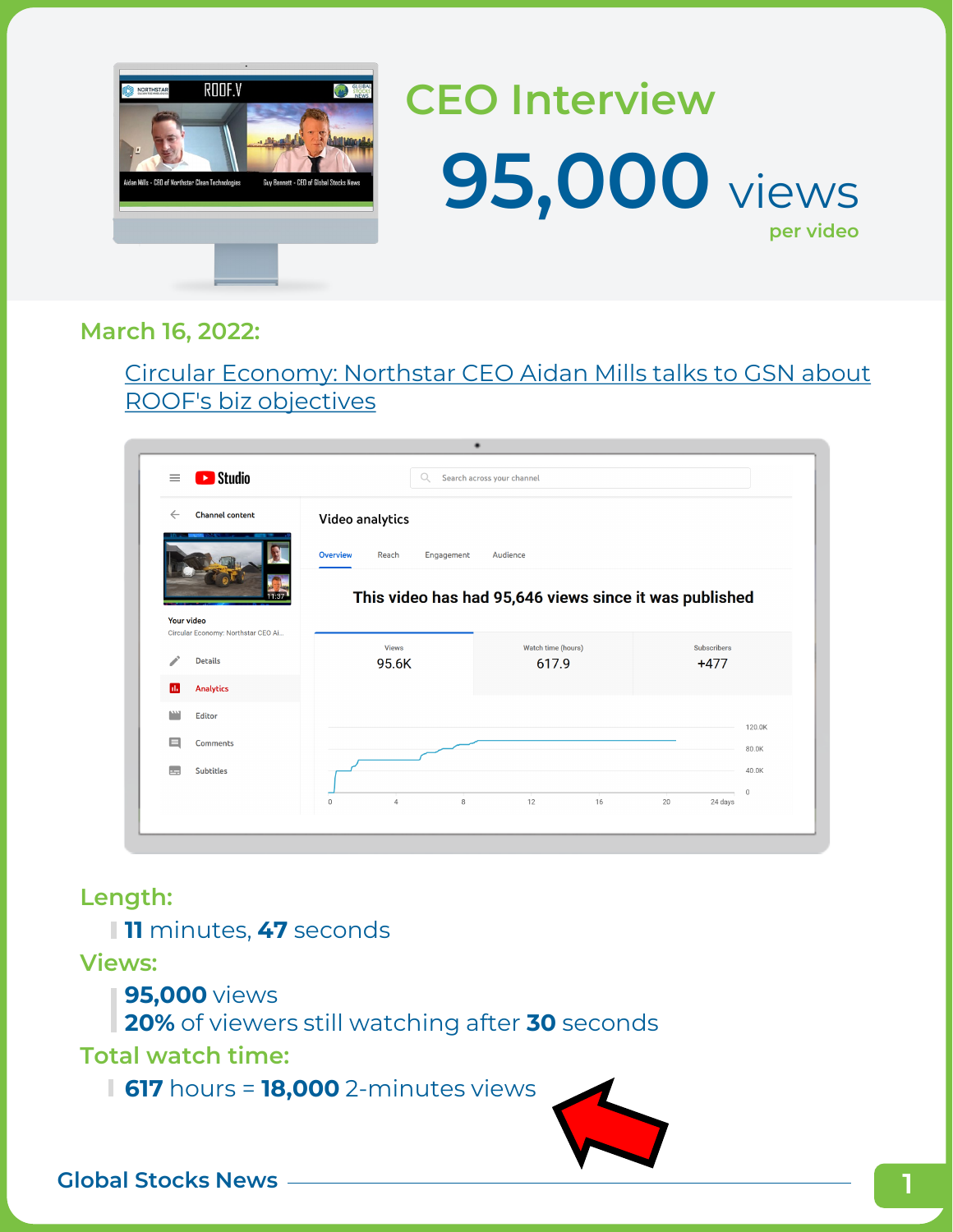| <b>TONY - TONY Road Time Price, Common In CAS</b> |                             | Northstar Clean Technologies Inc. (ROOFV)                                            |                                                 |                                                                                                                                                               |                               | <b>hoo!</b><br>finance                                                                                                                  |                                           |              |
|---------------------------------------------------|-----------------------------|--------------------------------------------------------------------------------------|-------------------------------------------------|---------------------------------------------------------------------------------------------------------------------------------------------------------------|-------------------------------|-----------------------------------------------------------------------------------------------------------------------------------------|-------------------------------------------|--------------|
| 0.2600 +0.0100 (+4.00%)<br>In your Kinstewage     |                             |                                                                                      |                                                 |                                                                                                                                                               |                               |                                                                                                                                         |                                           |              |
|                                                   |                             |                                                                                      | Senare that Emergins locks Hannahay Polla Fran- |                                                                                                                                                               |                               |                                                                                                                                         |                                           |              |
|                                                   |                             |                                                                                      |                                                 |                                                                                                                                                               |                               |                                                                                                                                         |                                           |              |
| <b><i><u>Parama Circuit</u></i></b>               | A-Pierre                    | <b>Model Car</b><br><b>Brigadie</b>                                                  | 21 Sales                                        | 10 50 24 64 770 27 27 Nov 46                                                                                                                                  | <b><i>Address</i></b><br>sana | People Kins Wollch                                                                                                                      |                                           |              |
| <b>Seat</b>                                       | 6,000                       | Marchind                                                                             | Nh                                              |                                                                                                                                                               |                               | turnal.                                                                                                                                 | <b>State</b><br><b>MAPRI</b>              | <b>STAGE</b> |
| bot.                                              | 9.2004 NB N Sele (Tal)      |                                                                                      | $7$                                             |                                                                                                                                                               | <b>B. Port</b><br>œ           | <b>CALL V</b><br>Cars Work behind they                                                                                                  | <b>ATLANTA</b><br>A MAIL                  | 15,99%       |
| ha.<br>Dah Kelay                                  | 0.2010 + 10.16<br>1200-1200 | <b>USCOM</b><br><b>Earnings Eate</b>                                                 | Nh.<br>NN.                                      |                                                                                                                                                               | a jezik                       | <b>CLAPTULE</b><br>Fasterd Build                                                                                                        | 6,5300<br>10,2180<br><b>Bulleting Sec</b> | 13,595       |
| 52 Hot-Tony 8200-55400                            |                             | fatured<br><b>Bustered &amp; Yard</b>                                                | <b>NAZIVE</b>                                   |                                                                                                                                                               | œ<br>$\overline{11}$          | <b>ACTOR</b>                                                                                                                            | 4,708<br>6,0000                           | 6.00%        |
| <b>Volume</b>                                     | \$7,557                     | <b>G-invitered Early</b>                                                             | NN <sub>N</sub>                                 |                                                                                                                                                               |                               | Metellism Technologies as<br><b>MAN A</b>                                                                                               | 6,000 6,010                               | $-4.5T5$     |
| <b>Ark Volume</b>                                 |                             | 69.39 Information                                                                    | 10.68<br>na.                                    | 10.74<br><b>SOM</b>                                                                                                                                           | <b>ALCOHOL</b>                | <b>MA Arres Norma 14</b><br><b>BOARD FRE</b>                                                                                            | 62000 4.0300 -13.64%                      |              |
|                                                   |                             |                                                                                      |                                                 |                                                                                                                                                               |                               | Fork Hollings, Inc.                                                                                                                     |                                           |              |
| <b><i>DRTHSTAR</i></b><br><b>LAN TECHNOLOGIES</b> |                             | PRODUCTS ENGINEER<br>Northstar Seleres<br><b>Engineering</b><br><b>Northear East</b> |                                                 | forn Alberta Innovates for<br><b>Secondary</b><br>21.0001030008.000010%omm/orme                                                                               | w                             | <b>Next Americans</b><br>Delta BCYMS 2GB<br>Grass<br>Mila, Zweening Palay Dep Refugee                                                   |                                           |              |
|                                                   | GL                          | <b><i><u>Versey]ins</u></i></b><br><b>Revenue Co. P. Boot Auto</b>                   |                                                 | a that is has executed an investment agreement (the                                                                                                           |                               | Sezurich Industriale<br>Industry Made Management<br>Full Firm Engineers                                                                 |                                           |              |
|                                                   | ST                          |                                                                                      | First Scale up Facility in Oil Country          | [Video Enhanced] Northstar Clean Technologies (ROOK)/) Lines Up<br>VANCOUVER, AC 4 March 23, 2022 - The Newslette - General Institute Award - Newtheler Class | ۵                             | torney Cast Schoolers in a don<br>sehrulop company focuses on the secondy and                                                           |                                           |              |
|                                                   | N                           |                                                                                      |                                                 | Technologies (TESY BODY)/ETC RODOCU is a degree technology company fluoupal on the                                                                            |                               | resumering of single use audials drawing in North<br>Analiza The company has developed a<br>anaristics delay assess for taking designed |                                           |              |
|                                                   |                             |                                                                                      |                                                 |                                                                                                                                                               |                               | portion standard or destruct for already man-                                                                                           |                                           |              |

# **News Wire Releases 12,000** views **estimated**

**1. September 15, 2021:**

[Northstar Clean Technologies enters circular economy diverting](https://finance.yahoo.com/news/northstar-clean-technologies-enters-circular-090000207.html) asphalt shingles away from landfills

**2. Nov 12, 2021:**

[Independent Report Confirms Northstar Clean Technologies](https://finance.yahoo.com/news/independent-report-confirms-northstar-clean-080000257.html) Green Liquid Asphalt Production Process

**3. Feb 22, 2022:**

Northstar Clean Technologies Validates Technology that Converts Used Shingles to "Green Asphalt"

**4. March 22, 2022:**

[Video Enhanced] Northstar Clean Technologies (ROOF.V) Lines Up First Scale up Facility in Oil Country

|               | <b>Wide North American</b><br><b>Distribution including</b> |                           |                     |
|---------------|-------------------------------------------------------------|---------------------------|---------------------|
| <b>vahoo!</b> | <b>Stock</b><br>Taking it to the Str                        | <b>TMX</b>                | <b>The Newswire</b> |
|               | WALL STREET<br><b>JOURNAL</b>                               | <b>CEO</b> <sub></sub> CA | <b>GL</b> @BAL      |